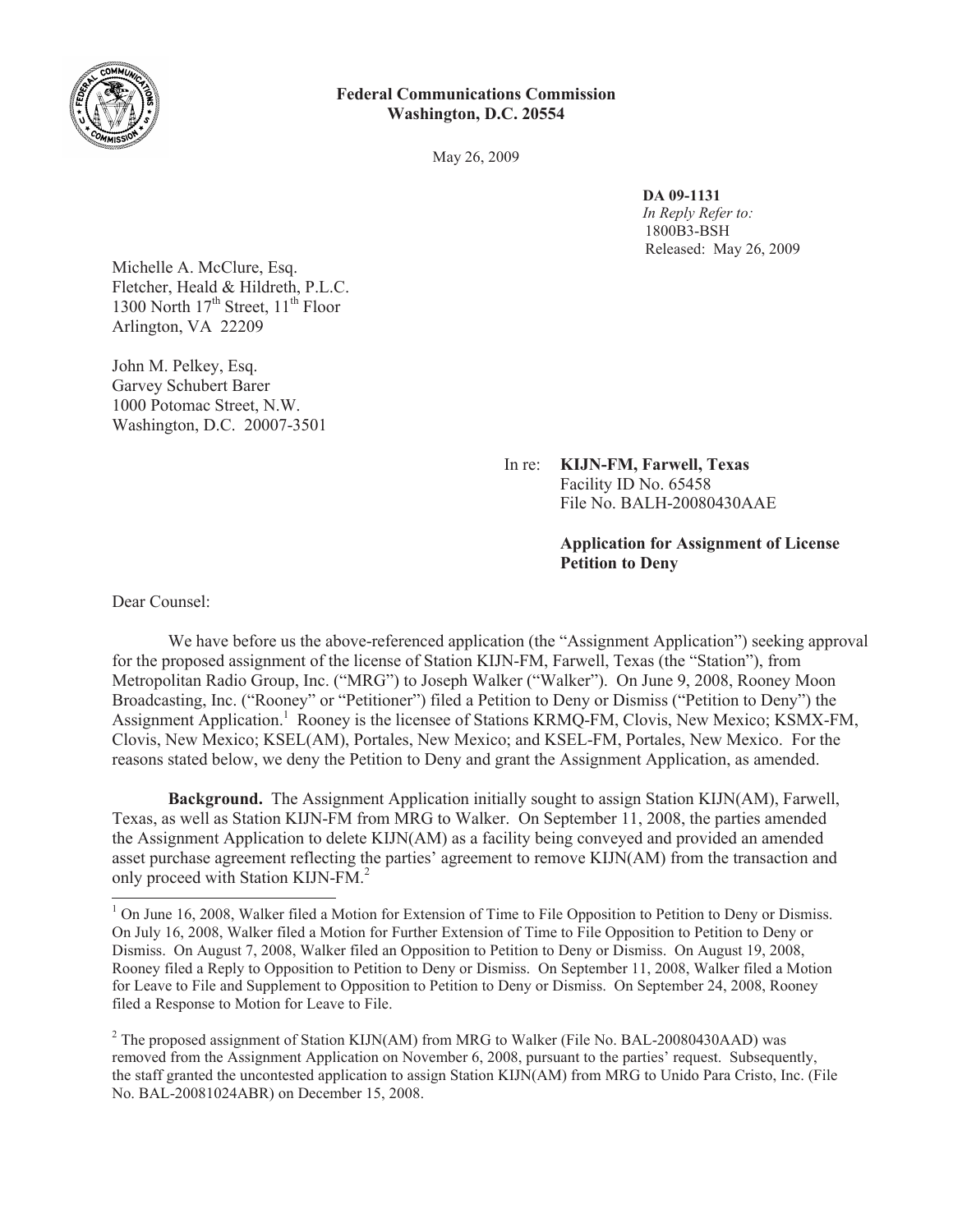**Discussion.** The Petition to Deny alleges that the Assignment Application, as originally filed, should not be granted because the multiple ownership exhibit failed to show compliance with the local radio ownership rule.<sup>3</sup> In this regard, the Petitioner notes that Walker is also the president and managing member of Tallgrass Broadcasting LLC ("Tallgrass"), which is the licensee of two AM stations and three FM stations in the Clovis, New Mexico Arbitron Metro Survey Area ("Clovis Metro"). The Petitioner argues that permitting Walker to acquire Stations KIJN(AM) and KIJN-FM would result in his holding an attributable interest in three AM and four FM stations in the Clovis Metro. Pursuant to the Commission's Rules, ownership of seven stations, four of which are in the same service, requires the applicant to demonstrate that there are at least 30 stations in the market.<sup>4</sup> Because the Assignment Application fails to demonstrate the existence of 30 stations in the Clovis Metro, Rooney argues, it cannot be granted.

As initially filed, the Assignment Application demonstrated compliance with the local radio ownership rule by use of the contour overlap methodology. The multiple ownership exhibit submitted in the original Assignment Application states that the contour overlap methodology was appropriate to analyze the compliance of Walker's commonly-owned stations, "as the stations are located outside of any Arbitron Market.<sup>"5</sup> Rooney alleges, however, that Walker's use of the contour overlap methodology and his certification on this issue were incorrect. On April 4, 2008, before the Assignment Application was filed, Arbitron had released a "Radio Presurvey Bulletin, Spring 2008," announcing "that it had added, 'effective with the Spring 2008 survey,' the Clovis, New Mexico, market as a new Arbitron market."<sup>6</sup> Walker was fully aware of Arbitron's recognition of the Clovis Metro, Rooney claims, because Tallgrass "agreed to subscribe to Arbitron's diary service."<sup>7</sup> Rooney argues that Walker's failure to disclose in the Assignment Application any information concerning the creation of the Clovis Metro demonstrates a lack of candor that warrants dismissal or designation for hearing of the Assignment Application.<sup>8</sup>

In the Opposition, Walker claims that his use of the contour overlap methodology, rather than Arbitron market information, to demonstrate compliance with the local radio ownership rule was not an attempt to mislead the Commission, but was necessitated by the lack of any available information in the BIA database concerning the Clovis Metro at the time the Assignment Application was filed.<sup>9</sup> Additionally, Walker maintains that all certifications contained in the Assignment Application were truthful, and that he fully disclosed all of his ownership interests in the Assignment Application and was not attempting to conceal any information from the Commission.<sup>10</sup>

7 *Id.* at 4-5.

8 *Id.* at 7.

<sup>9</sup> Opposition at 5. The Opposition further states that the BIA database had no available information for the Clovis Metro when the Opposition was filed on August 7, 2008. *Id.*

<sup>10</sup> *Id.* at 3-4.

 $3$  47 C.F.R. § 73.3555(a).

<sup>4</sup> *See* 47 C.F.R. § 73.3555(a)(1)(ii).

<sup>5</sup> Assignment Application, Attachment 15 ("Radio Multiple Ownership Analysis") at 1.

<sup>&</sup>lt;sup>6</sup> Petition to Deny at 4.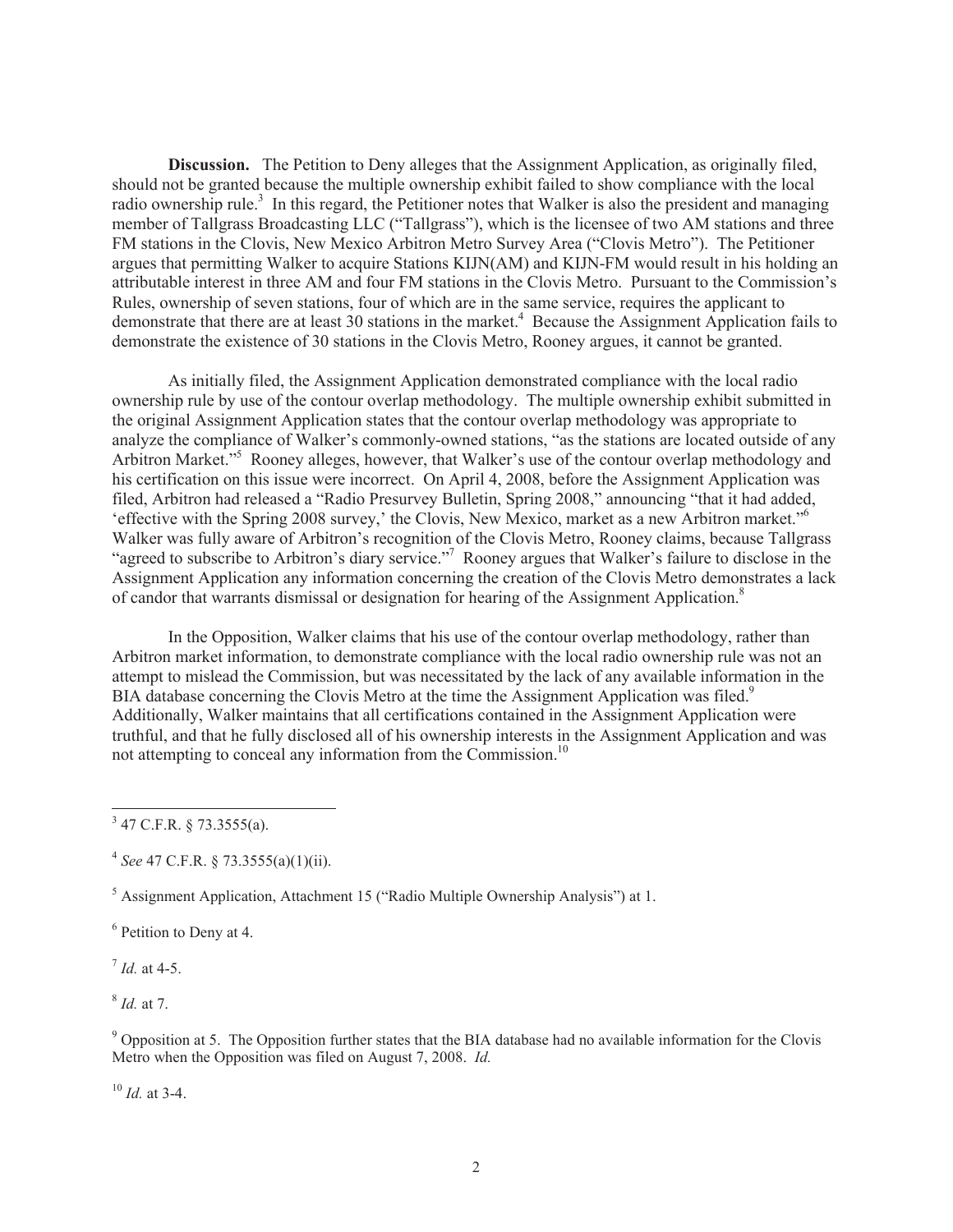*Multiple Ownership Analysis.* Consistent with the Commission's instructions, our assessment of an applicant's compliance with the local radio ownership rule, and our conclusion as to whether any stations are "home" to an Arbitron Metro, will be determined by the data available in the BIA database at the time of our action on an application.<sup>11</sup> The staff has ascertained from BIA that information concerning the Clovis Metro first became available on BIA's Media Access Pro database on August 15, 2008. Accordingly, the assignment of KIJN-FM to Walker must comply with the local radio ownership rule for the Clovis Metro.

Using the Clovis Metro as the relevant geographic market, a staff analysis establishes that BIA currently lists 21 commercial and noncommercial educational radio stations as "home" to that market. Walker presently owns five stations in the Clovis Metro.<sup>12</sup> Through his acquisition of KIJN-FM, Walker would own four FM and two AM stations in the Clovis Metro. Under Section 73.3555(a)(1)(iii) of the Commission's rules, $^{13}$  in a radio market with between 15 and 29 full-power, commercial and noncommercial radio stations, a person or single entity may have a cognizable interest in licenses for AM or FM radio broadcast stations for not more than six commercial stations in total, and not more than four commercial stations in the same service (AM or FM). Accordingly, the assignment of KIJN-FM to Walker complies with the local radio ownership rule for the Clovis Metro, based on information currently available in the BIA database.<sup>14</sup>

*Lack of Candor.* We find that Rooney's lack of candor allegation is without merit. In particular, we credit Walker's explanation that the absence of information in the BIA database concerning the Clovis Metro at the time he filed the Assignment Application required him to use the contour overlap methodology. As Walker asserts, when it adopted the use of Arbitron markets to determine compliance with the local radio ownership rule, the Commission specifically stated that it would rely on the BIA database to determine which stations are in a given Arbitron Metro.<sup>15</sup> In adopting the use of Arbitron markets, the Commission stated:

The Commission traditionally has relied on BIA's Media Access Pro database to obtain information about particular Arbitron Metros. The BIA database relies on Arbitron's

<sup>12</sup> These stations are KMUL-FM, Muleshoe, Texas; KICA(AM), Clovis, New Mexico; KICA-FM, Farwell, Texas; KMUL(AM), Farwell, Texas; and KKYC(FM), Clovis, New Mexico.

 $13$  47 C.F.R. § 73.3555(a)(1)(iii).

 $14$  Furthermore, we find that Walker has demonstrated that the proposed assignment of KIJN(FM) complies with the local radio ownership rule using the contour overlap methodology. Thus, Walker does not benefit from an Arbitron Metro-based analysis, rather than a contour overlap-based analysis, and is therefore not subject to the two-year waiting period that the Commission adopted to prevent applicants from benefiting from changes in Arbitron Metros. *See 2002 Biennial Regulatory Review—Review of the Commission's Broadcast Ownership Rules and Other Rules*  Adopted Pursuant to Section 202 of the Telecommunications Act of 1996, Report and Order and Notice of Proposed Rulemaking, 18 FCC Rcd 13620, 13726 (2003) ("*Ownership Report and Order"*), *aff'd in part and remanded in part, Prometheus Radio Project, et al. v. FCC*, 373 F. 3d 372 (3d Cir. 2004), *cert. denied*, 125 S. Ct. 2902 (2005). (Commission adopts policy deferring benefits from changes in Arbitron Metros to ensure that such changes will be made to reflect actual market conditions and not to circumvent the local radio ownership rule).

<sup>15</sup> *See Ownership Report and Order*, 18 FCC Rcd at 13727.

<sup>11</sup> *See infra* nn. 15-16, and accompanying text.